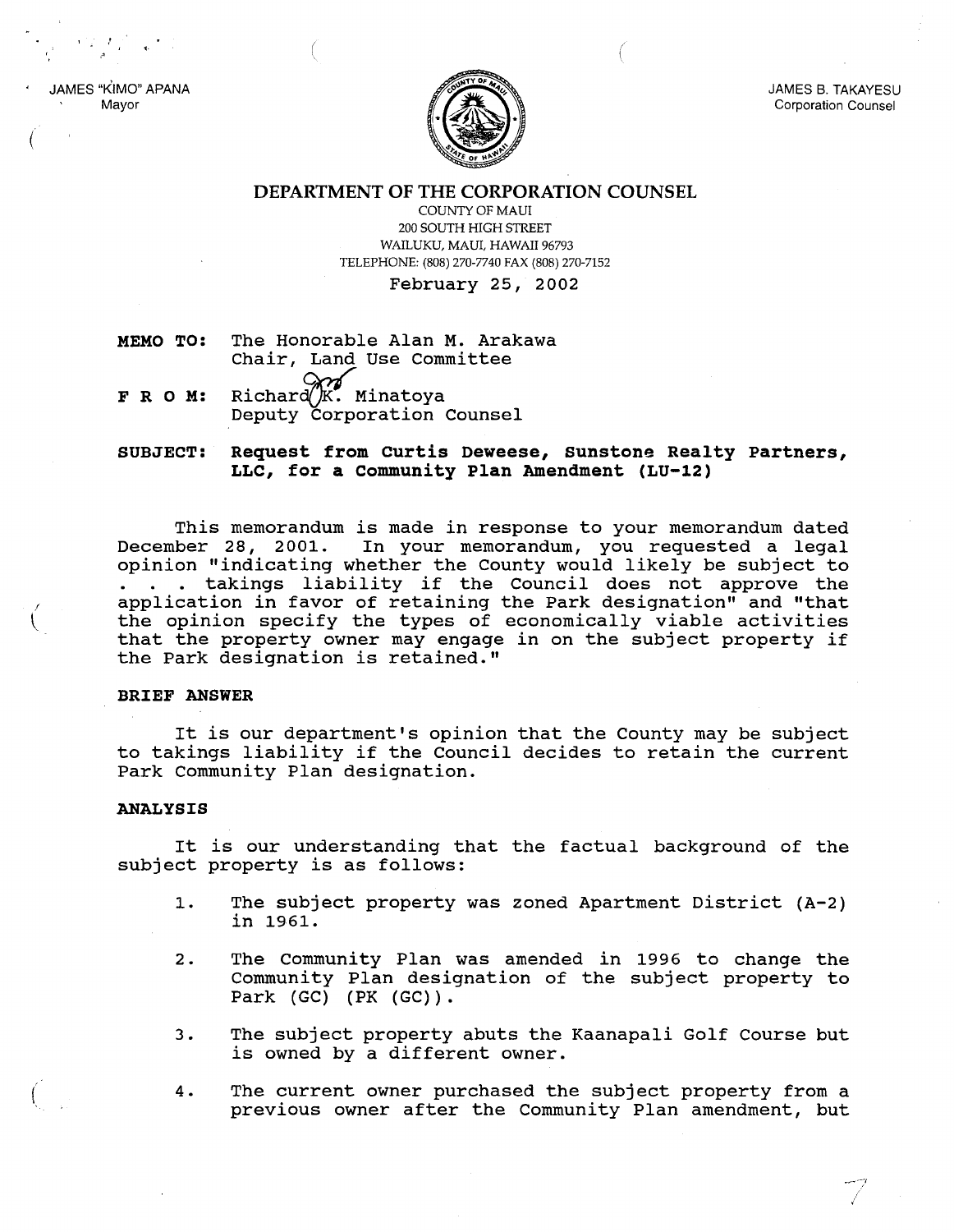> the Community Plan amendment was made while the previous owner owned the property.

(

- 5. The subject property is in the Special Management Area  $(SMA)$ .
- 6. The applicant proposes a five-lot single family residential subdivision.
- 7. The subject property consists of 1.602 acres.

The West Maui Community Plan provides the following:

Park *(PK)*

(

 $\label{eq:3.1} \mathcal{F}(\mathcal{F}) = \mathcal{F}(\mathcal{F}) \quad \text{and} \quad \mathcal{F}(\mathcal{F}) = 0.$ 

(

(

This designation applies to lands developed or to be developed for recreational use. This includes all public and private active and passive parks. Golf courses are further identified as *"PK* (GC)" on the land use map in order to differentiate golf courses and related accessory uses from other kinds of park uses.

Further, § 19.615.050 of the Maui County Code (MCC) provides for the following permitted uses for the PK-4 Golf Course Park District:

### **§ 19.615.050. PK-4 golf course park district.**

A. Purpose and Intent. The purpose and intent of the PK-4 golf course district is to provide golf courses in the state urban district and state agricultural district which conform to the provisions of chapter <sup>205</sup> of the Hawaii Revised Statutes on lands designated for park use by the community plans of the county. It is further intended that viable agricultural uses be encouraged to continue and that the use of potable groundwater for irrigation be discouraged.

B. Permitted Uses. The following uses shall be permitted within the *PK-4* golf course park district; provided, that if <sup>a</sup> state special use permit is required pursuant to chapter 205 of the Hawaii Revised Statutes for parcels located in the state agricultural district such permit shall be obtained prior to any construction permit, included but not limited to, grading, grubbing, building and other construction permits being issued: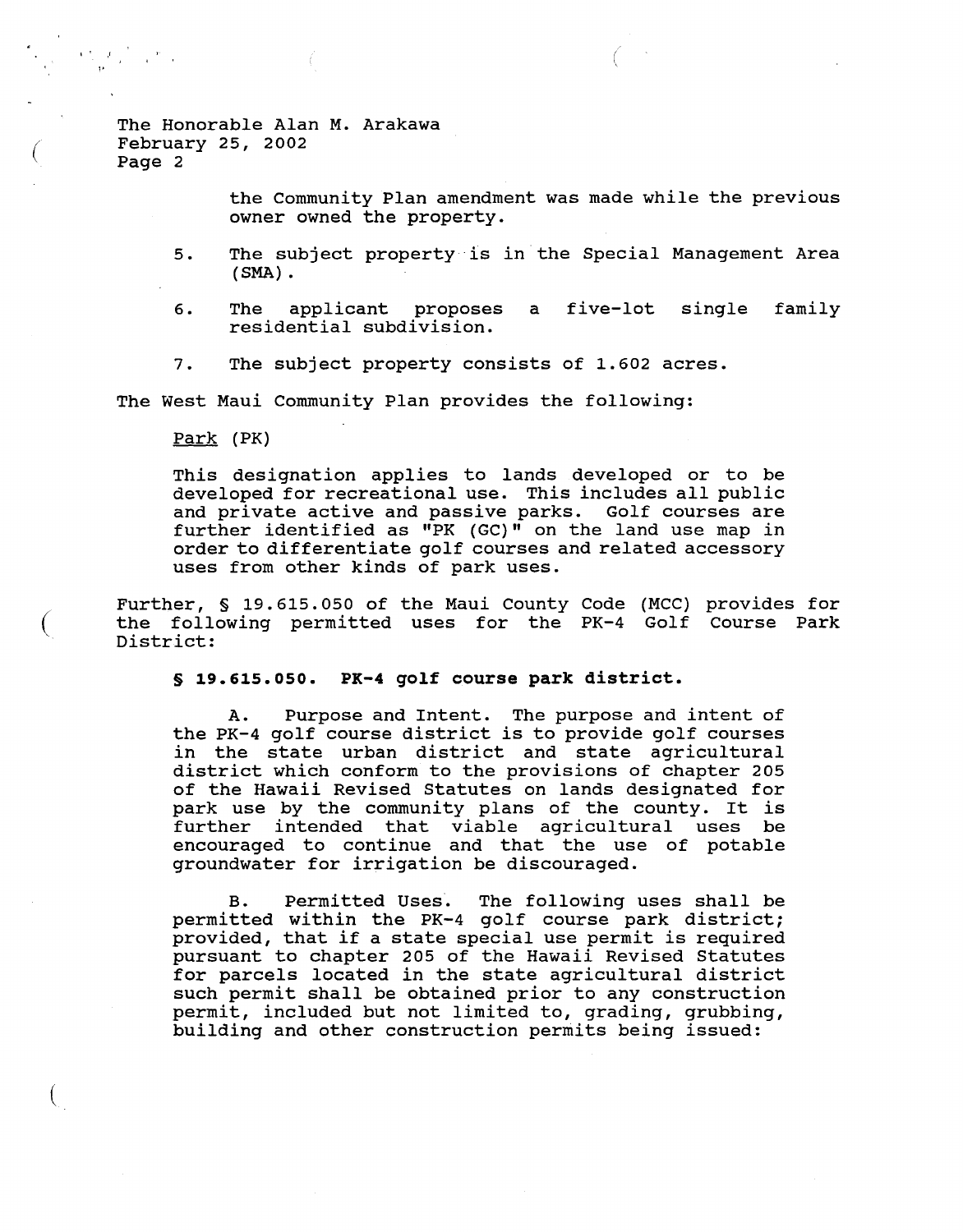$\ell \geq r$ 

(

(

- 1. Principal Uses.
	- a. Golf courses except for miniature golf courses, and
	- b. Historic buildings, structures or sites.

2. Accessory Uses and structures. Accessory uses and structures which include, but which are not limited to, the following:

- a. One caretaker's dwelling unit,
- b. Cart barns and other equipment, storage and maintenance facilities,
- c. One clubhouse per golf course with one snack bar, one restaurant and a pro shop for the sale and service of golf equipment and materials used for golfing purposes,
- d. Comfort and shelter stations,
- e. Golf driving ranges including instructional and facilities; provided, that the hours of operation and lighting of these ranges or facilities shall be restricted through conditional zoning conditions which are designed to limit the impact of the ranges and facilities on surrounding land uses,
- Greenhouses to maintain landscaping on the zoning lot, f.
- Off-street parking and loading, g.
- Park furniture, and h.
- Locker rooms, i.
- Other accessory and related uses and structures, customarily or traditionally associated with golf courses, including but not limited<br>to, swimming pools, indoor and to, swimming pools, j.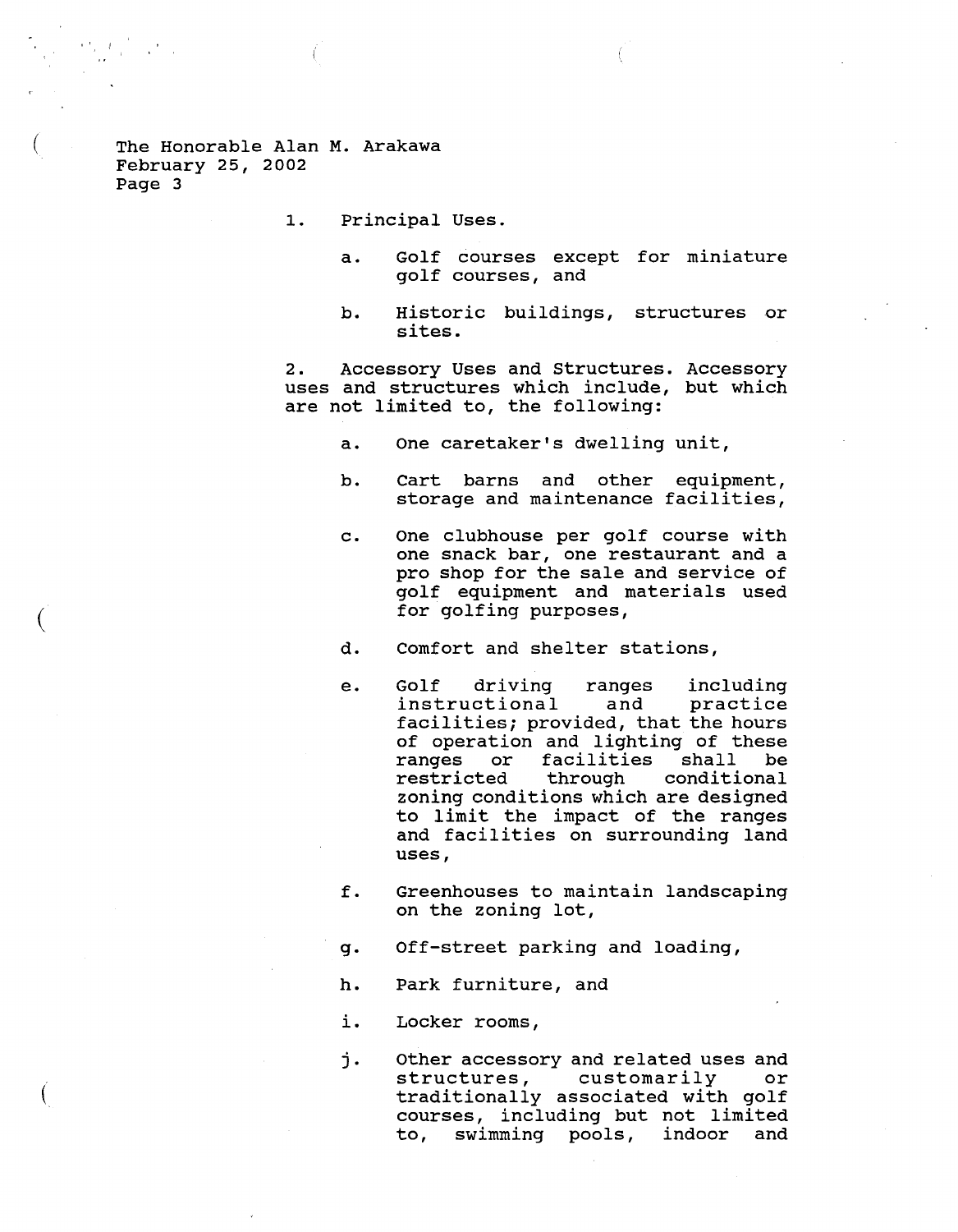> outdoor playing courts, meeting rooms . and weight, massage and/or sauna rooms and/or facilities; provided, however, such uses and structures shall be approved by the Maui planning commission pursuant to the provisions of section 19.510.070 of this code; provided, that this provision shall not be applicable to golf course uses on the island of Molokai, and such accessory and related uses shall not be permitted.

\* \* \* \*.

c,

(

 $\big($ 

In addition, MCC § 18.04.030 provides in relevant part:

## **§ 18.04.030. Administration.**

This title shall be applied and administered within the framework of the county general plan, community plans, land use ordinances, the provisions of the Maui County Code and other laws relating to the use of land. The director shall not approve any subdivision that does not conform to or is inconsistent with the county general<br>plan. community plans, land use ordinances, the plan, community plans, land use ordinances, provisions of the Maui County Code, and other laws relating to the use of land;  $* * * *$ .

(Emphasis added). Also, HRS § 205A-26 provides in relevant part:

## **§ 20SA-26. special management area guidelines.**

In implementing this part, the authority shall adopt the following guidelines for the review of developments proposed in the special management area:

\* \* \*

(2) No development shall be approved unless the authority has first found:

\* \* \*

(C) That the development is consistent with<br>the county general plan and zoning. Such the county general plan and zoning. a finding of consistency does not preclude concurrent processing where a general plan or zoning amendment may also be required.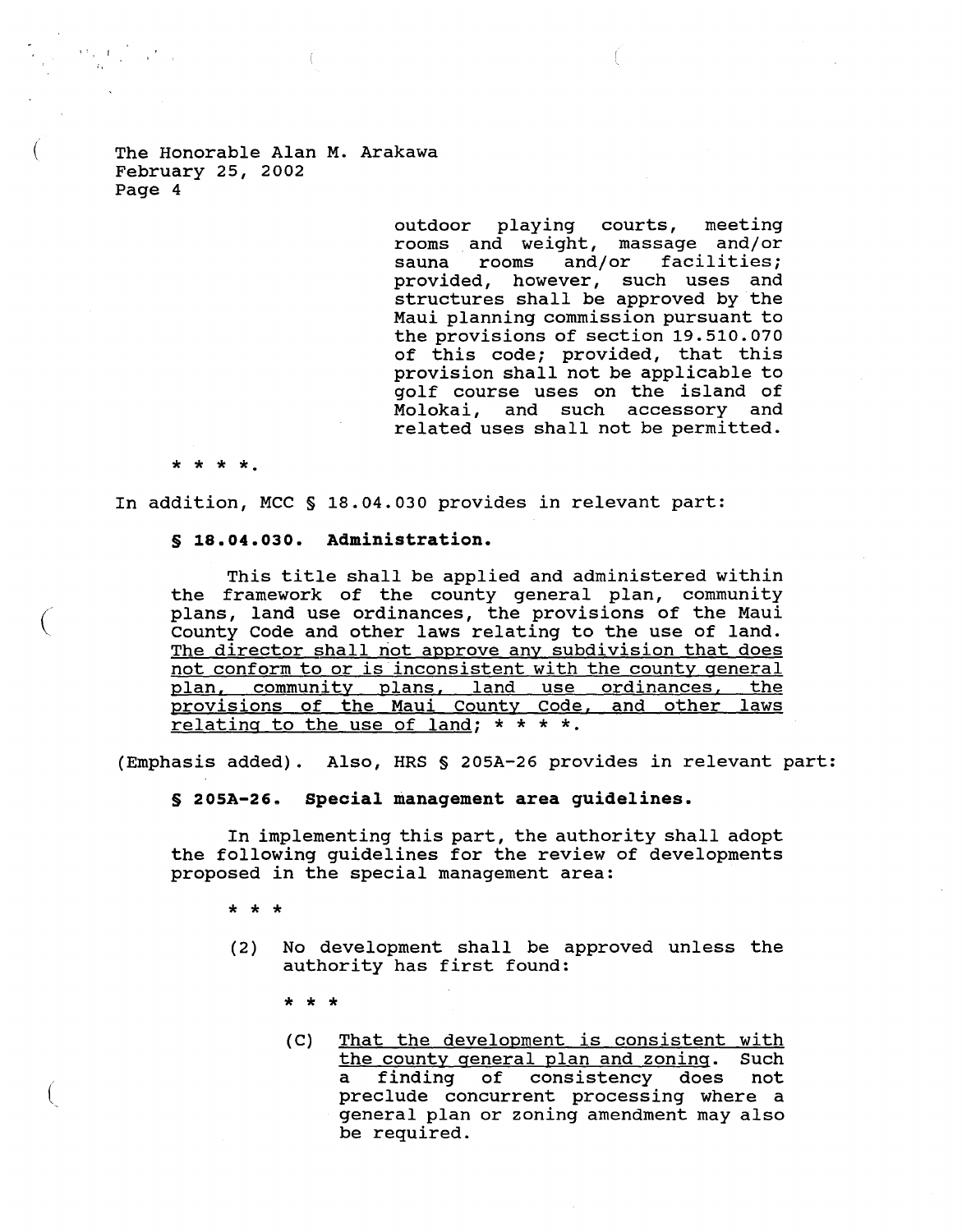(

(

\* \* \* \*.

(Emphasis added). Finally, § 12-202-12 of the Maui Planning commission Special Management Area Rules provides in relevant part:

§12-202-12 Assessment and determination procedures. (a) All proposed actions within the special management area shall be subject to an assessment and a determination made by the director. Such assessment shall be pursuant to the significance criteria set forth in this section.

\* \* \*

(c) Assessment applications shall be filed in accordance with the following:

\* \* \*

(2) Any applicant seeking an assessment shall submit an application form, provided by<br>the department, to the central the department, to the central coordinating agency. The application coordinating agency. The application<br>shall require the following information and documentation:

\* \* \*

(I) The state land use district boundary ne bease rana abo arbertos boanaary<br>designation, community plan designation, county zoning designation, and any other special designation, if applicable;

\* \* \*

(e) In considering the significance of potential environmental and ecological effects, the director shall evaluate:

\* \* \*

(2) Every phase of <sup>a</sup> proposed action, its expected primary and secondary expected primary and secondary<br>consequences, and its cumulative and short or long-term effects. A proposed action may have a significant adverse absisting may a significant daterbed<br>effect on the environment when the proposed action: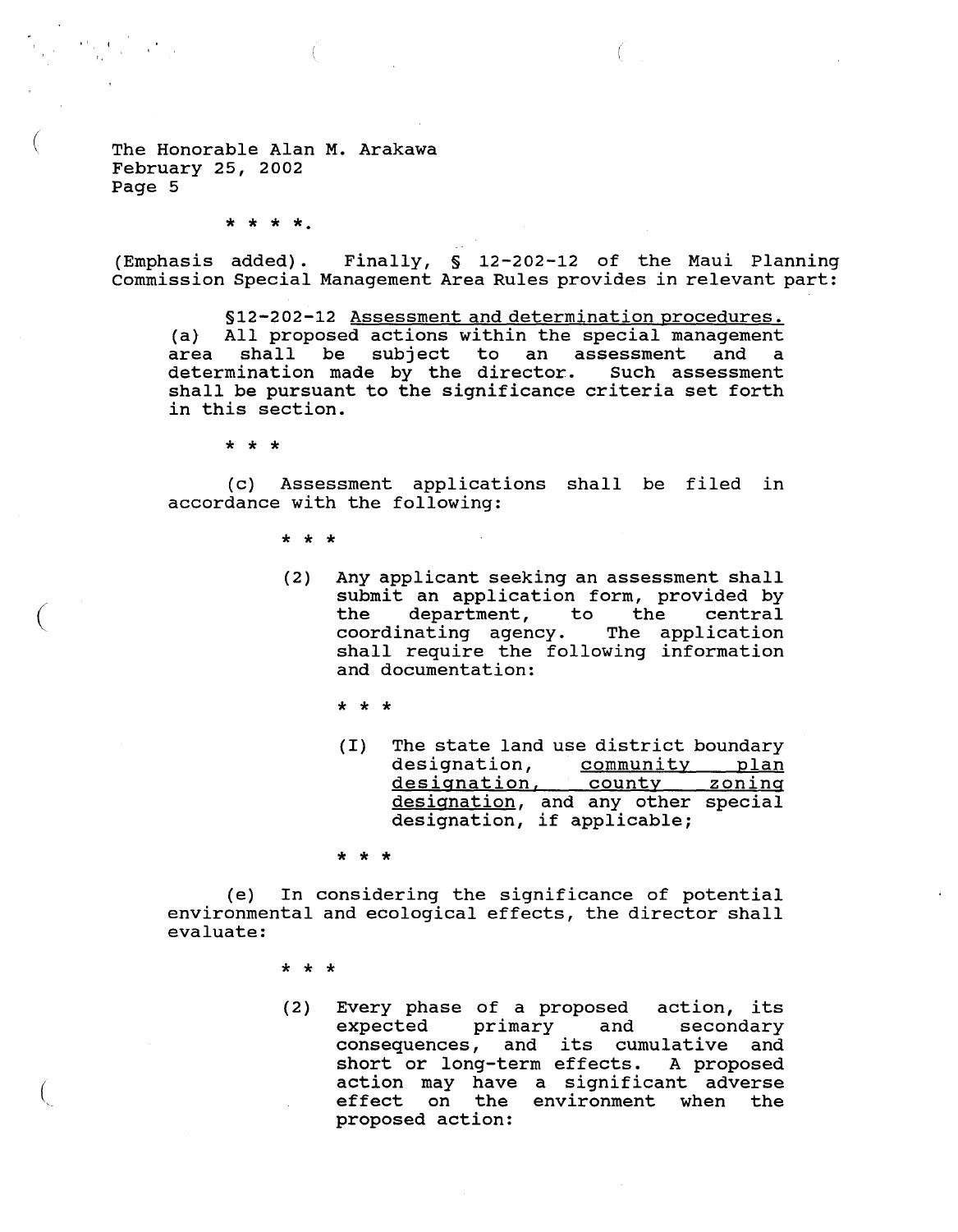(

" ,

(

- (C) Conflicts with the county's or the state's long-term environmental policies or goals;
- \* \* \*

\* \* \*

\* \* \*

(H) <u>Is contrary to the</u> state plan, county's general plan, appropriate community plans, zoning and subdivision ordinances;

(f) Based upon the assessment and review of the application, the director shall make a determination and notify the applicant in writing within thirty calendar days after the. application is complete that the proposed action either:

- \* \* \*
- (5) Cannot be processed because the proposed action is not consistent with the county general plan, community plan, and zoning, unless a general plan, community plan, or zoning application for an appropriate amendment is processed concurrently with the SMA permit application.

(Emphases added).

In its recent decision in Palazzolo v. Rhode Island, U.S. , 121 S.Ct. 2448, 150 L.Ed.2d 592 (2001), the United State Supreme Court stated:

Since [Pennsylvania Coal Co. v.] Mahon[260 U.S. 393 43 S.ct. 158, 67 L.Ed. 322 (1922)], we have given some, but not too specific, guidance to courts confronted with deciding whether a particular government action goes too far and effects <sup>a</sup> regulatory taking. First, we have observed, with certain qualifications, see infra at [121 S.ct.] 2463-2464, that <sup>a</sup> regulation which "denies all economically beneficial use of land" will require compensation under the Takings Clause. Lucas [v. South Carolina Costal Council,] 505 U. S. [1003], 1005, 112 <u>edicithd cooldi councit</u>, y 505 c.s. [1005], 1005, 112<br>S.Ct. 2886 [120 L.Ed.2d 798 (1992)]; <u>see also id</u>., at 1035, 112 S.Ct. 2886 (KENNEDY, J., concurring); Agnis v. city of Tiburon, 447 U.S. 255, 261, 100 S.ct. 2138, <sup>65</sup>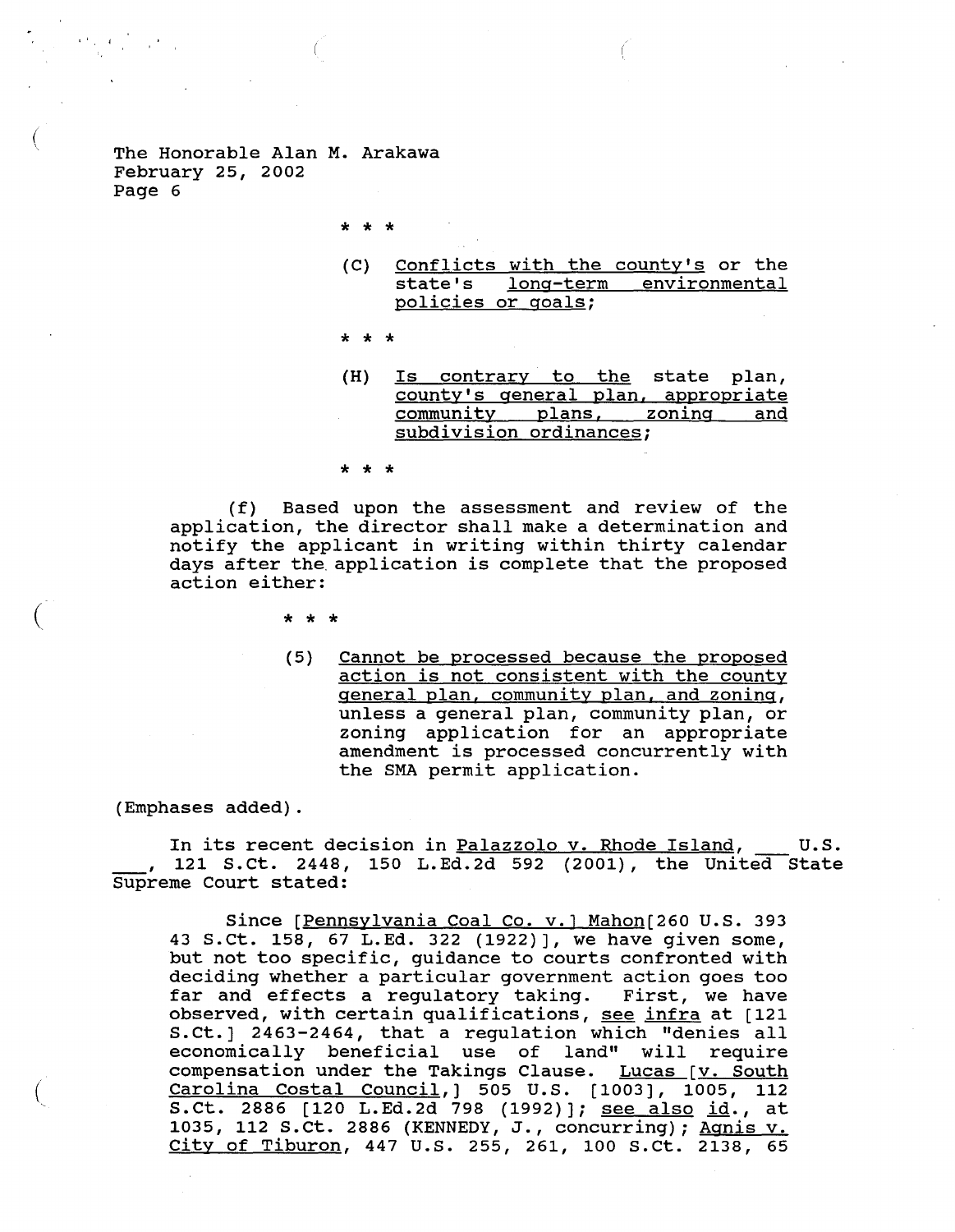(

" "

(

(

L.Ed.2d 106 (1980). Where a regulation places limitations on land that £all short of eliminating all economically beneficial use, a taking nonetheless may<br>have occurred, depending on a complex of factors have occurred, depending on a complex of including the regulation's economic effect on the landowner, the extent to which the regulation interferes with reasonable investment-backed expectations, and the character of government action. Penn Central [ Transp. Co. v. City of New York, 438 U.S. 104,] 124, 98 S.ct. 2646[, 57 L.Ed.2d 631 (1978)]. These inquiries are informed by the purpose of that Takings Clause, which is to prevent the government from "forcing some people alone to bear public burdens which, in all fairness and justice, should be borne by the public as a whole." Armstrong v. United States, 364 U.S. 40, 49, 80 S.ct. 1563, 4 L.Ed.2d 1554 (1960).

Palazzolo, 121 S.ct. at 2457-2458, (bracketed material added).

with regard to this matter, the applicant needs the following zoning and community plan designations to obtain subdivision and SMA approval to complete his five-lot single family subdivision:

- 1. Zoning: Apartment District A-2 Community Plan: MUlti-Family Residential; or
- 2. Zoning: Residential District R-3 Community Plan: Single Family Residential.

Because the above-referenced matter is only for <sup>a</sup> community Plan amendment, merely granting the applicant a community Plan amendment to Single Family Residential will not enable the applicant to obtain subdivision approval pursuant to MCC § 18.04.030. Moreover, the applicant cannot develop any other project unless it is golfrelated because of the SMA requirement that a project must be consistent with the Community Plan.

Furthermore, the permitted uses of the PK-4 Golf Course District are set forth above, and are strictly related to Golf Course uses. However, the applicant's parcel is separate from the<br>Kaanapali Golf Course. All golf course uses related to the All golf course uses related to the Kaanapali Golf Course are on the Kaanapali Golf Course lands, which are owned by another entity. The applicant would not have any of the permitted economic uses set forth in MCC § 19.615.050 unless the use is in cooperation with the Kaanapali Golf Course or unless the owner of the Kaanapali Golf Course agrees to purchase the subject property. More importantly, the permitted uses not already provided by the Kaanapali Golf Course are questionable because the subject property is located quite a distance away from the Kaanapali Golf Course clubhouse area.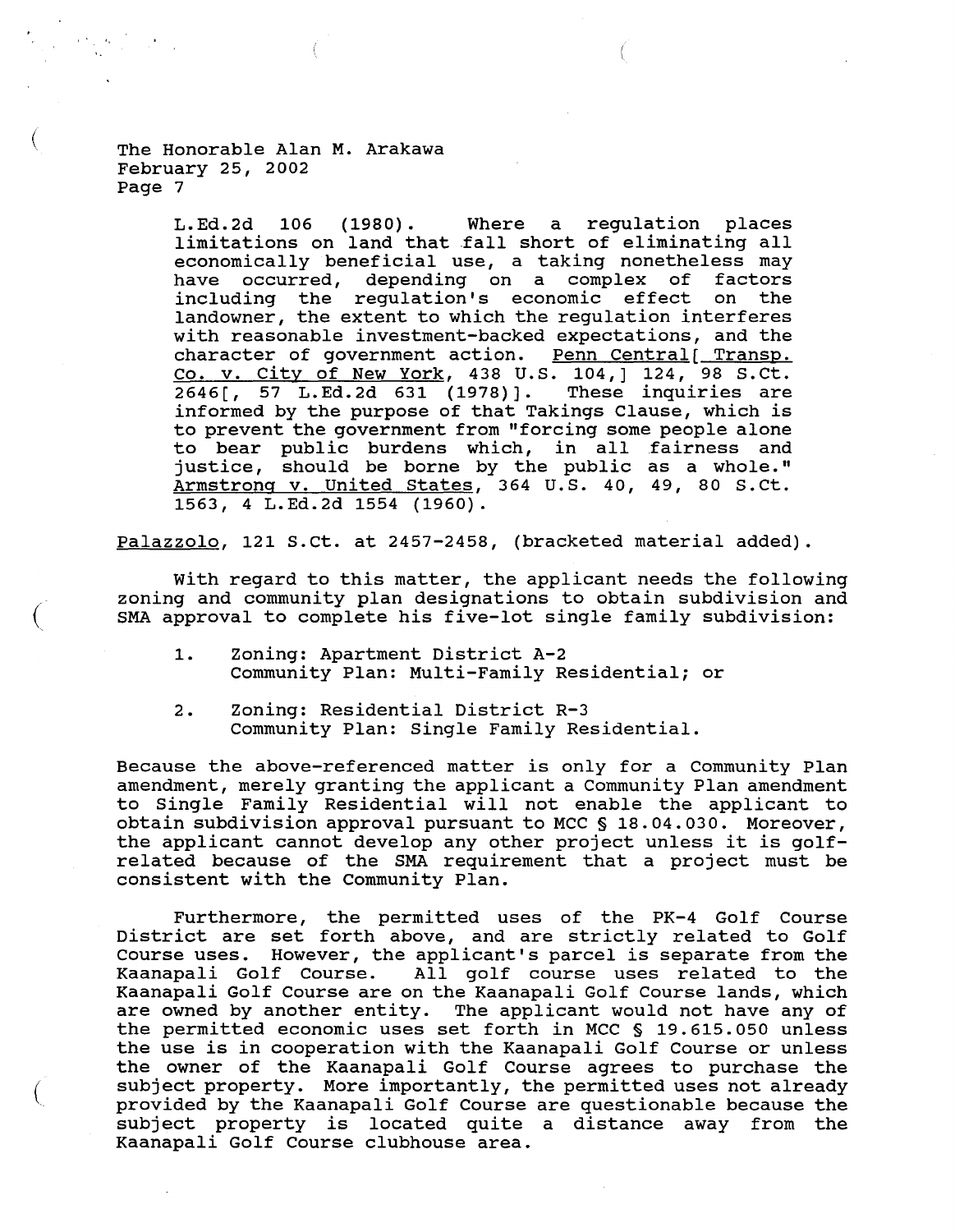(

 $\big($ 

(

Thus, we opine that if the applicant does not obtain his requested community Plan amendment, the county of Maui may be subject to takings liability.

The fact that the applicant represents an owner who obtained the property after the Community Plan update designated the property Park (Golf Course) may also be raised. However, the United states Supreme Court also addressed this matter in Palazzolo:

We turn to the second asserted basis for declining to address petitioner's takings claim on the merits. When the Council promulgated its wetlands regulations, the disputed parcel was owned not by petitioner but by<br>the corporation of which he was sole shareholder. When the corporation of which he was sole shareholder. title was transferred to petitioner by operation of law, the wetlands regulations were in force. The state court held the postregulation acquisition of title was fatal to the claim for deprivation of all economic use, and to the Penn Central claim. While the first holding was couched in terms of background principles of state property law, and the second in terms of petitioner's reasonable investment-backed expectations, the two holdings together amount to a single, sweeping, rule: A purchaser or a successive title holder like petitioner is deemed to have notice of an earlier-enacted restriction and is barred from claiming that it effects <sup>a</sup> taking.

The theory underlying the argument that post-enactment purchasers cannot challenge a regulation under the Takings Clause seems to run on these lines:<br>Property rights are created by the State. So, the Property rights are created by the State. argument goes, by prospective legislation the State can shape and define property rights and reasonable investment-backed expectations, and subsequent owners cannot claim any injury from lost value. After all, they purchased or took title with notice of the limitation.

The State may not put so potent a Hobbesian stick into the Lockean bundle. The right to improve property, of course, is subject to the reasonable exercise of state authority, including the enforcement of valid zoning and land-use restrictions. See Pennsylvania Coal Co., 260 10110 USC 105011001018. Dee Ichnsylvanid Coul Co., 200<br>U.S., at 413, 43 S.Ct. 158 ("Government hardly could go on if to some extent values incident to property could not be diminished without paying for every such change in the general law"). The Takings Clause, however, in certain circumstances allows <sup>a</sup> landowner to assert that <sup>a</sup> particular exercise of the State's regulatory power is so unreasonable or onerous as to compel compensation.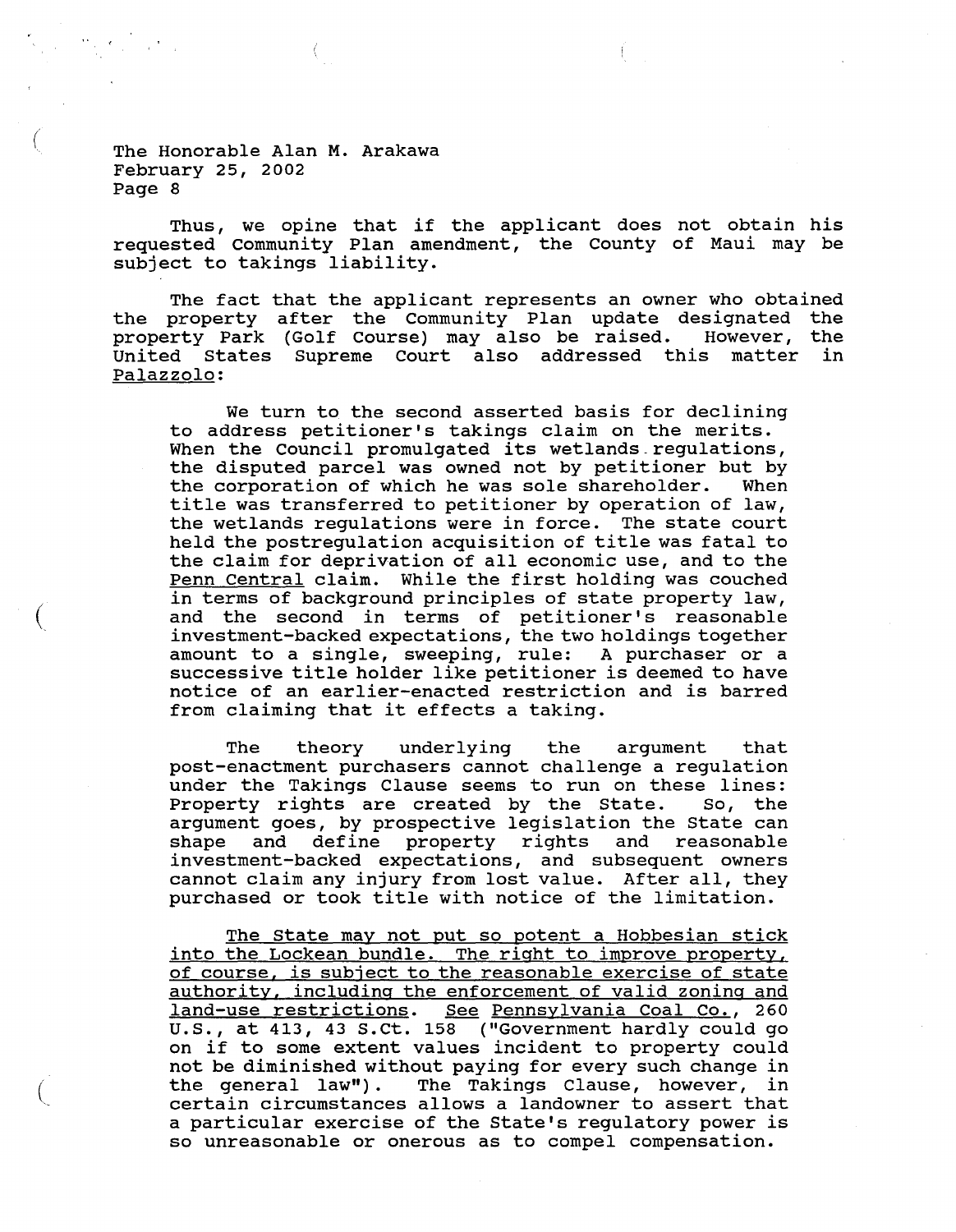(

(

(

Just as a prospective enactment, such as a new zoning ordinance, can limit the value of land without effecting <sup>a</sup> taking because it can be understood as reasonable by all concerned, other enactments are unreasonable and do not become less so through passage of time or title. Were we to accept the State's rule, the postenactment transfer of title would absolve the state of its obligation to defend any action restricting land use, no matter how extreme or unreasonable. <sup>A</sup> state would be allowed, in effect, to put an expiration date on the Takings Clause. This ought not to be the rule. Future generations, too, have a right to challenge unreasonable limitations on the use and value of land.

Nor does the justification of notice take into account the effect on owners at the time of enactment, who are prejudiced as well. Should an owner attempt to challenge a new regulation, but not survive the process of ripening his or her claim (which, as this case demonstrates, will often take years), under the proposed rule the right to compensation may not by asserted by an heir or successor, and so may not be asserted at all. The State's rule would work <sup>a</sup> critical alteration to the nature of property, as the newly regulated landowner is stripped of the ability to transfer the interest which was possessed prior to the requlation. The State may not by this means secure a windfall for itself. The proposed rule is, furthermore, capricious in effect. The young rule is, furthermore, capricious in effect. owner contrasted with the older owner, the owner with the resources to hold contrasted with the owner with the need to sell, would be in different positions. The Takings Clause is not so quixotic. <sup>A</sup> blanket rule that purchasers with notice have no compensation right when <sup>a</sup> claim becomes ripe is too blunt an instrument to accord with the duty to compensate for what is taken.

\* \* \*

There is controlling precedent for our conclusion. Nollan v. California Coastal Comm'n, 483 U.S. 825, 107 S.ct. 3141, 97 L.Ed.2d 677 (1987), presented the question whether it was consistent with the Takings Clause for <sup>a</sup> state regulatory agency to require oceanfront landowners to provide lateral beach access to the public as the condition for a. development permit. The principal dissenting opinion observed it was a policy of the California Coastal Commission to require the condition, and that the Nollans, who purchased their home after the policy went into effect, were "on notice that new developments would be approved only if provisions were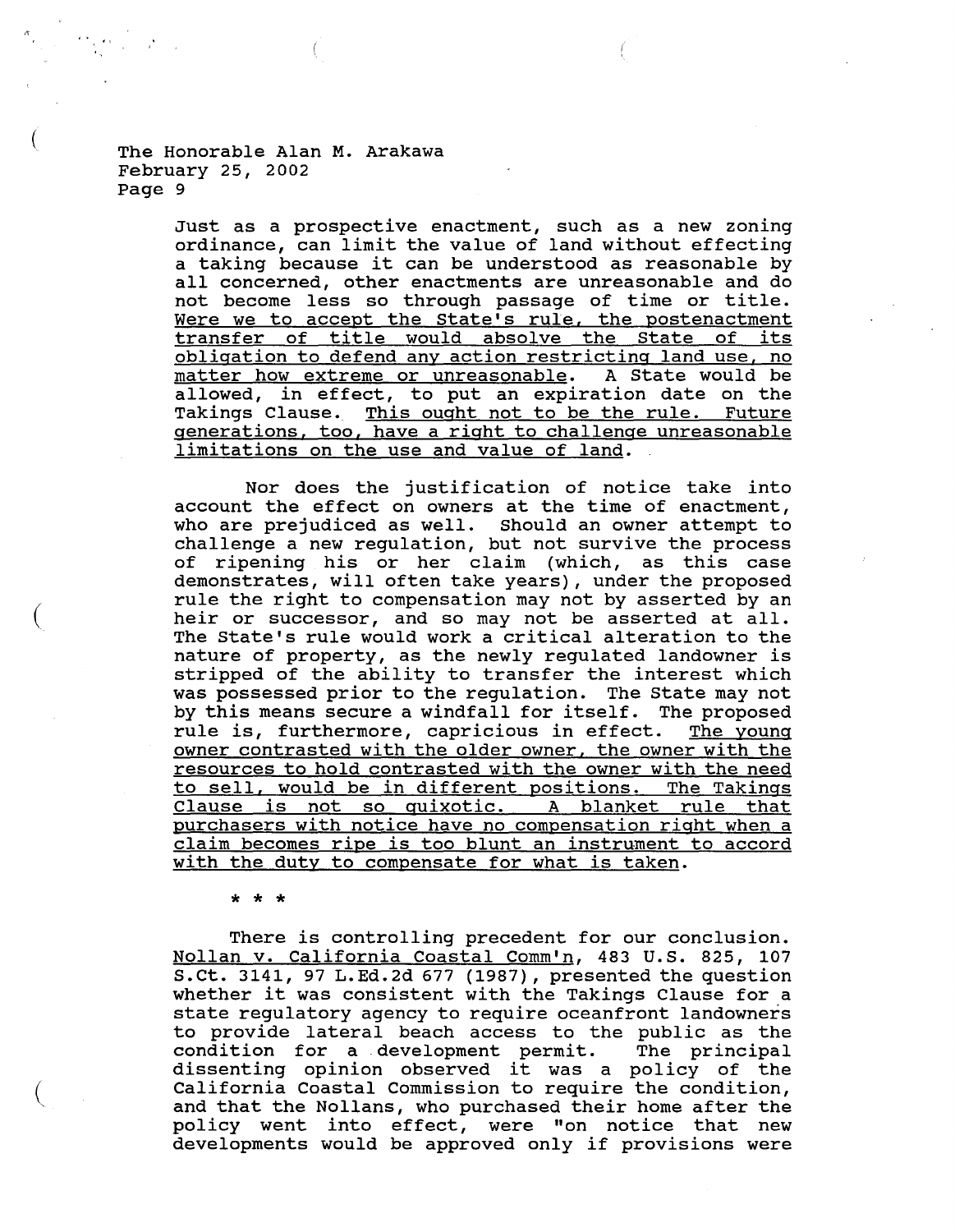(

a Martin Santan

(

(

made for lateral beach access." <sup>A</sup> majority of the court rejected the proposition. "So long as the Commission could not have deprived the prior owners of the easement without compensating them," the Court reasoned, "the prior owners must be understood to have transferred their full property rights in conveying the lot."

It is argued that Nollan's holding was limited by the later decision in [Lucas]. In Lucas the Court observed that <sup>a</sup> landowner's ability to recover for <sup>a</sup> government deprivation of all economically beneficial use of property is not absolute but instead is confined by limitations on the use of land which "inhere in the title itself." This is so, the Court reasoned, because the This is so, the Court reasoned, because the landowner is constrained by those "restrictions that background principles of the State's law of property and nuisance already place upon land ownership." It is nuisance already place upon land ownership." asserted here that Lucas stands for the proposition that any new regulation, once enacted, becomes a background principle of property law which cannot be challenged by those who acquire title after the enactment.

We have no occasion to consider the precise circumstances when a legislative enactment can be deemed <sup>a</sup> background principle of state law or whether those circumstances are present here. It suffices to say that <sup>a</sup> regulation that otherwise would be unconstitutional absent compensation is not transformed into <sup>a</sup> background principle of the State's law by mere virtue of the passage of title. This relative standard would be incompatible with our description of the concept in Lucas, which is explained in terms of those common, shared understandings of permissible limitations derived<br>from a State's legal tradition. A requlation or from a State's legal tradition. common-law rule cannot be a background principle for some owners but not for others. The determination whether an existing, general law can limit all economic use of property must turn on objective factors, such as the nature of the land use proscribed. A law does not become a background principle for subseguent owners by enactment itself. Lucas did not overrule our holding in Nollan, which, as we have noted, is based on essential Takings Clause principles.

For reasons we discuss next, the state court will not find it necessary to explore these matters on remand in connection with the claim that all economic use was in connection with the claim that all economic use was<br>deprived; it must address, however, the merits of acprived, it mase dadress, nowever, the merics of<br>petitioner's claim under <u>Penn Central</u>. That claim is not